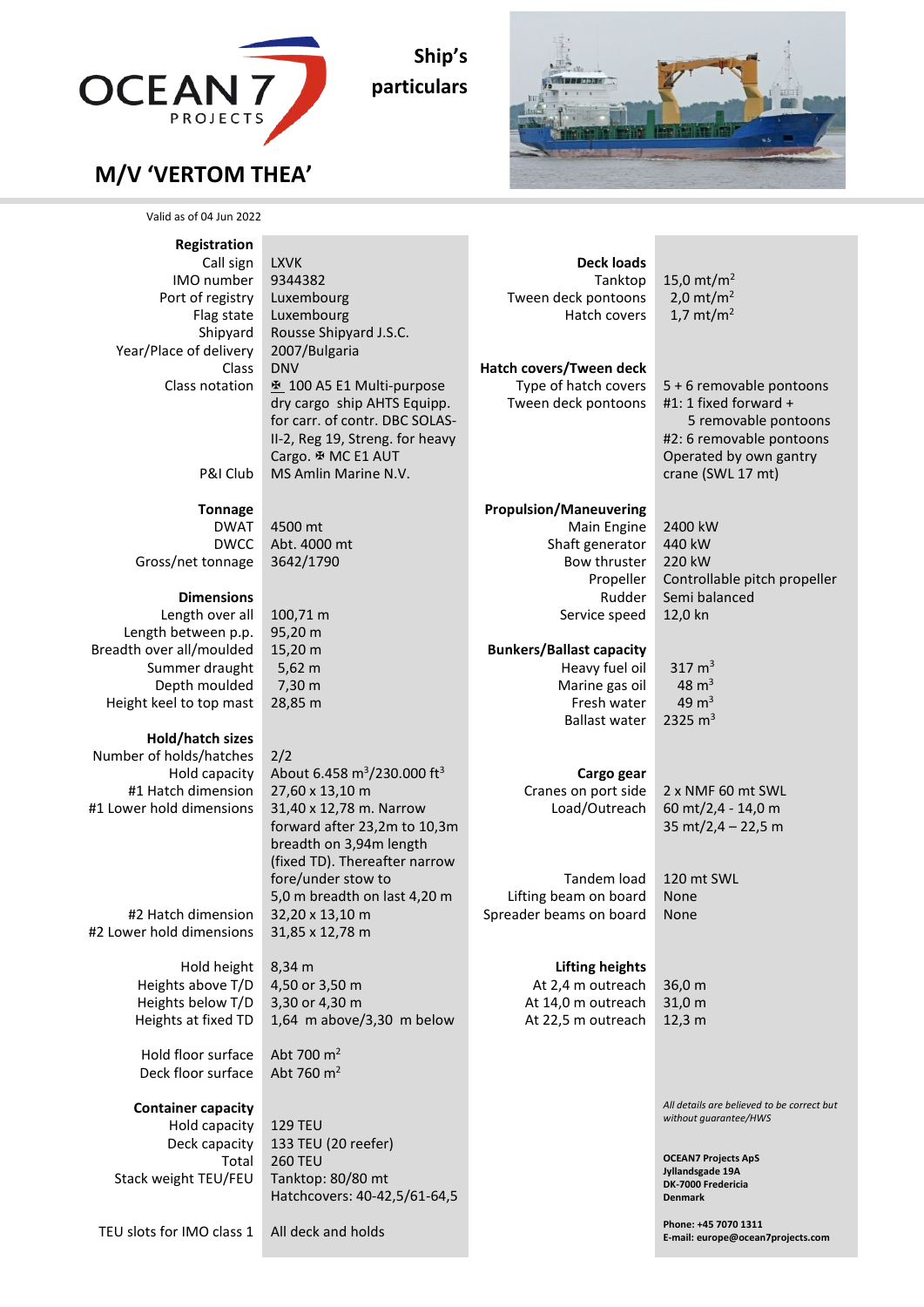

VE SIDE TANK